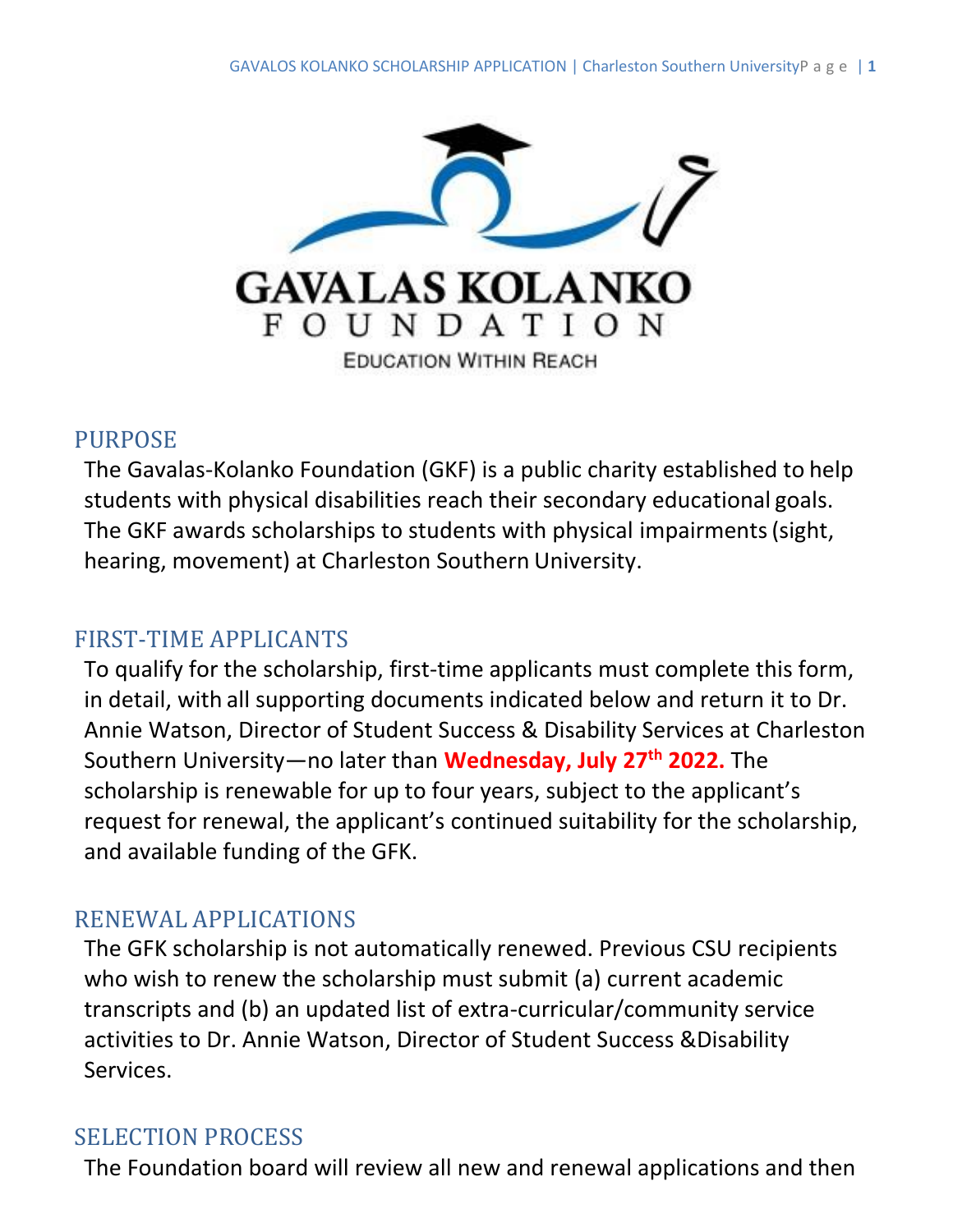award **2022-2023** scholarships, based on applicant suitability and current GFK funding resources. If selected, award recipients will receive notification during Fall semester of the current academic year. The scholarship award will be applied to your Spring semester financial aid awards.

## SELECTED APPLICANTS

Scholarship recipients should be prepared to serve as an ambassador/spokesperson of the Foundation and participate in GKF-related social and civic functions throughout the scholarship year.

#### SUPPORTING DOCUMENTATION FOR FIRST-TIME APPLICANTS

In addition to completing the Personal Information Section below, first-time applicants must submit all of the following items, along with their application:

- a. Personal letter outlining your educational and vocational goals
- b. Complete, official transcript of your academic record (2.5 minimum GPA for undergraduate applicants and 3.0 minimum for graduate applicants)
- c. List of extra-curricular activities and organizations
- d. Two letters of recommendation; one must be from a former teacher. Letters of recommendation from a family member are not acceptable for this purpose.
- e. Picture of yourself

# PERSONAL INFORMATION SECTION

| 1. |  |  |                                   |  |
|----|--|--|-----------------------------------|--|
|    |  |  |                                   |  |
|    |  |  |                                   |  |
|    |  |  |                                   |  |
|    |  |  | State___________ Zip_____________ |  |
| 5. |  |  |                                   |  |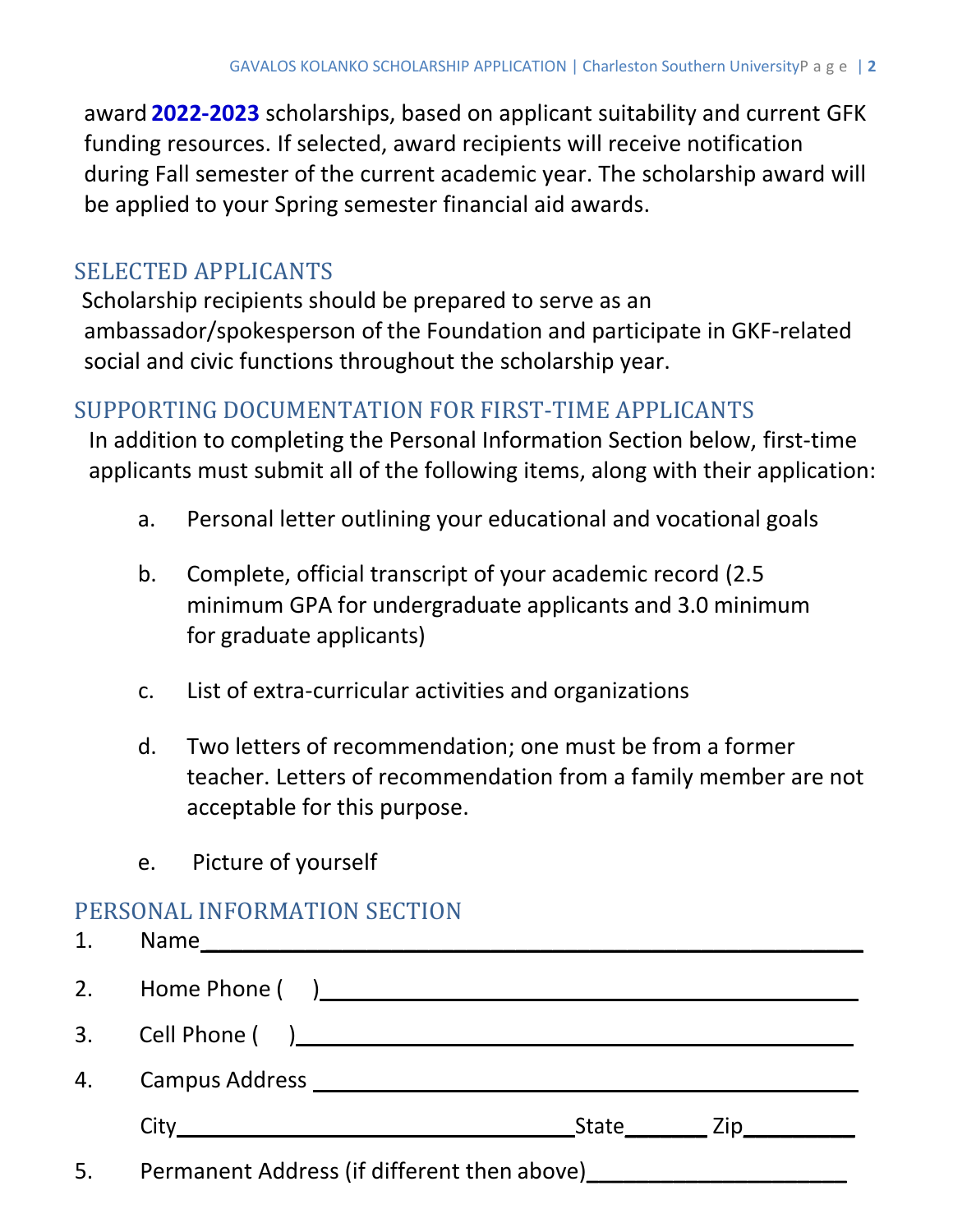**\_\_\_\_\_\_\_\_\_\_\_\_\_\_\_\_\_\_\_\_\_\_\_\_\_\_\_\_\_\_\_\_\_\_\_\_\_\_\_\_\_\_\_\_\_\_\_\_\_\_\_\_\_\_\_\_\_**

| 6.                                                                    |                                                                                     |  |  |  |  |  |
|-----------------------------------------------------------------------|-------------------------------------------------------------------------------------|--|--|--|--|--|
| 7.                                                                    |                                                                                     |  |  |  |  |  |
| 8.                                                                    |                                                                                     |  |  |  |  |  |
| 9.                                                                    |                                                                                     |  |  |  |  |  |
| 10.                                                                   |                                                                                     |  |  |  |  |  |
| 11.                                                                   |                                                                                     |  |  |  |  |  |
|                                                                       | <b>For Graduate Students Only</b>                                                   |  |  |  |  |  |
|                                                                       | <b>Bachelor Degree Awarded</b>                                                      |  |  |  |  |  |
|                                                                       | Date Degree Conferred                                                               |  |  |  |  |  |
|                                                                       |                                                                                     |  |  |  |  |  |
|                                                                       |                                                                                     |  |  |  |  |  |
| 13.<br>Class standing at Charleston Southern University in Fall 2022: |                                                                                     |  |  |  |  |  |
|                                                                       | Freshman_________Sophomore__________Junior______________Senior_________             |  |  |  |  |  |
|                                                                       | Graduate Student ______                                                             |  |  |  |  |  |
| 14.                                                                   | Extra-curricular activities while in college (school and community):                |  |  |  |  |  |
|                                                                       |                                                                                     |  |  |  |  |  |
| 15.                                                                   | Have you been accepted for admissions to Charleston<br>Southern University? _______ |  |  |  |  |  |

16. Are you willing to appear at Foundation functions as an ambassador/spokesperson?

## FINANCIAL NEED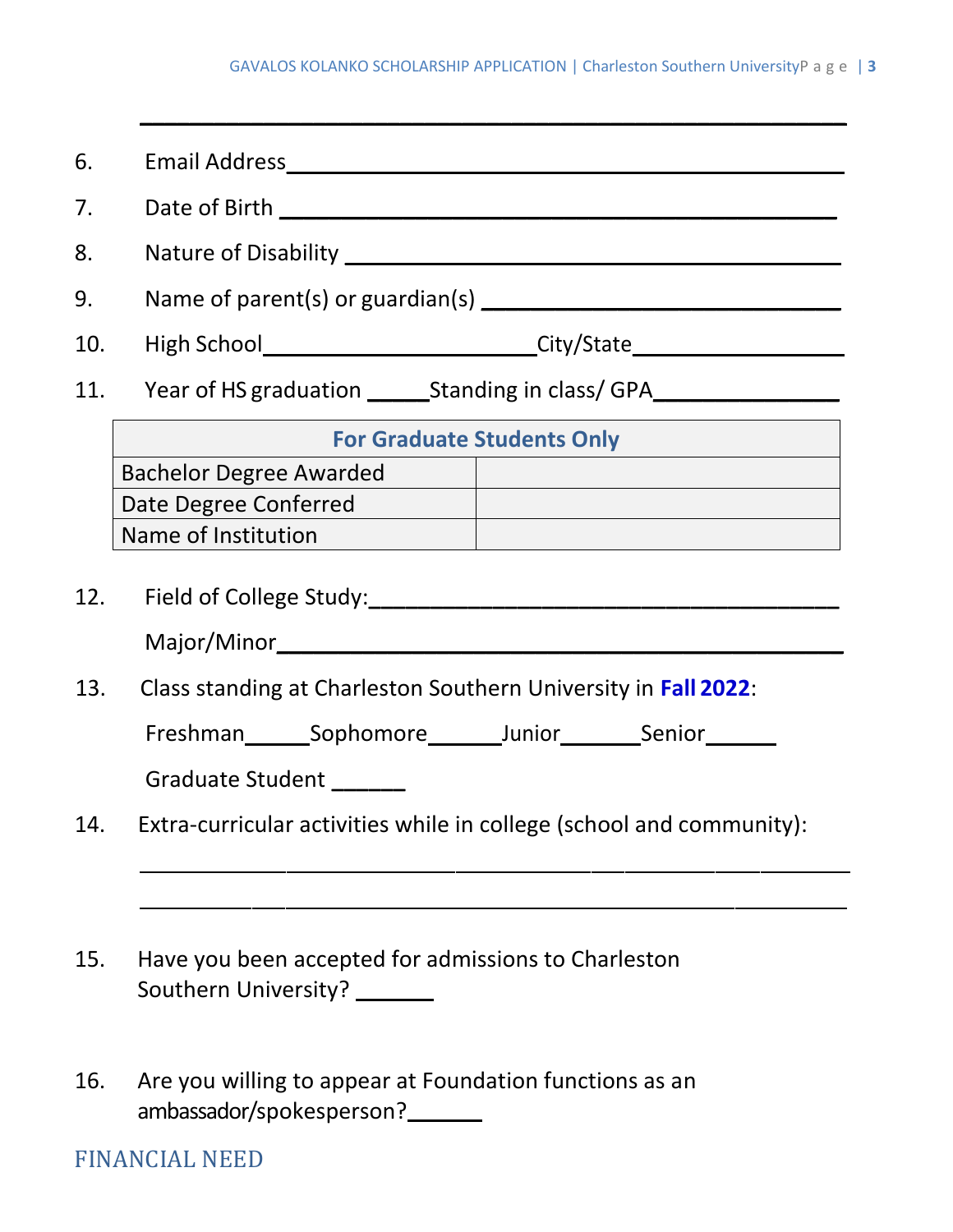- 17. Are you currently employed full or part time? [ ] Yes [ ] No *If currently employed, where and how many hours per week?*
- 18. If currently employed, where and how many hours per

week?

19. List previous scholarships and amounts awarded each year. Please note which scholarships will be awarded for the **2022-2023** school year:

\_\_\_\_\_\_\_\_\_\_\_\_\_\_\_\_\_\_\_\_\_\_\_\_\_\_\_\_\_\_\_\_\_\_\_\_\_\_\_\_\_\_\_\_\_\_\_\_\_\_\_\_\_\_\_\_\_\_ \_\_\_\_\_\_\_\_\_\_\_\_\_\_\_\_\_\_\_\_\_\_\_\_\_\_\_\_\_\_\_\_\_\_\_\_\_\_\_\_\_\_\_\_\_\_\_\_\_\_\_\_\_\_\_\_\_\_ \_\_\_\_\_\_\_\_\_\_\_\_\_\_\_\_\_\_\_\_\_\_\_\_\_\_\_\_\_\_\_\_\_\_\_\_\_\_\_\_\_\_\_\_\_\_\_\_\_\_\_\_\_\_\_\_\_\_

\_\_\_\_\_\_\_\_\_\_\_\_\_\_\_\_\_\_\_\_\_\_\_\_\_\_\_\_\_\_\_\_\_\_\_\_\_\_\_\_\_\_\_\_\_\_\_\_\_\_\_\_\_\_\_\_\_\_ \_\_\_\_\_\_\_\_\_\_\_\_\_\_\_\_\_\_\_\_\_\_\_\_\_\_\_\_\_\_\_\_\_\_\_\_\_\_\_\_\_\_\_\_\_\_\_\_\_\_\_\_\_\_\_\_\_\_ \_\_\_\_\_\_\_\_\_\_\_\_\_\_\_\_\_\_\_\_\_\_\_\_\_\_\_\_\_\_\_\_\_\_\_\_\_\_\_\_\_\_\_\_\_\_\_\_\_\_\_\_\_\_\_\_\_\_

\_\_\_\_\_\_\_\_\_\_\_\_\_\_\_\_\_\_\_\_\_\_\_\_\_\_\_\_\_\_\_\_\_\_\_\_\_\_\_\_\_\_\_\_\_\_\_\_\_\_\_\_\_\_\_\_\_\_

- 20. List source and amounts of any current student loans. Please include any student loan loans for the **2022-2023** school year:
- 21. Please complete the following budget with estimated income and expenses for the year **2022-2023**:

| <b>ESTIMATED INCOME</b>    |   | <b>ESTIMATED EXPENSES</b> |             |
|----------------------------|---|---------------------------|-------------|
| <b>FUNDS FROM</b>          |   |                           | Tuition: \$ |
| <b>PARENTS:</b>            |   |                           |             |
| <b>FROM WORK:</b>          |   | Books/Supplies: \$        |             |
| <b>FROM SAVINGS:</b>       |   | Housing/Food: \$          |             |
| <b>SCHOLARSHIPS/LOANS:</b> | Ś | College $\zeta$           |             |
|                            |   | <b>Activities:</b>        |             |
| <b>OTHER SOURCES:</b>      |   | Misc. Expenses: \$        |             |
| <b>TOTAL:</b>              |   | Total:                    |             |